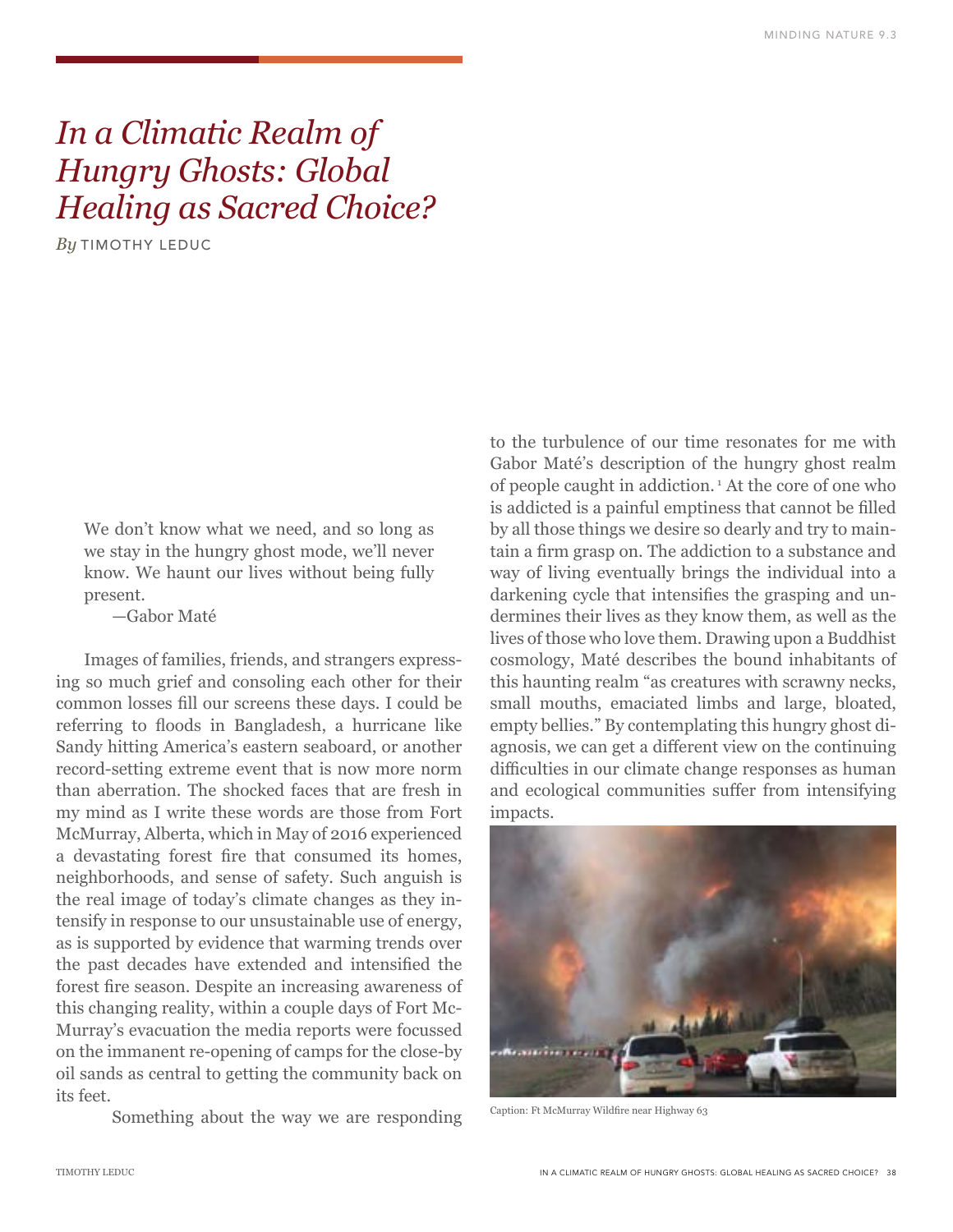The December 2015 Paris Climate Conference offers a contrasting global political view on the climatic realm of our energetic additions. Amid a barrage of optimistic headlines like "Unprecedented Recognition of the Risks of Climate Change" (*The Economist*), "Nations Approve Landmark Climate Accord" (*New York Times*), and the *Conference*'s self-acclaimed "Major Leap for Mankind," some critics expressed more restraint. With unprecedented floods hitting India and Britain as the negotiations proceeded, Bill McKibben made the point that these places are where the real climate news was arising.<sup>2</sup> What he saw emerge in Paris was "voluntary pledges" to reduce carbon emissions that would have been groundbreaking in the 1990s. The best-case scenario for this unenforceable climate accord is one where, he writes, the planet warms by "3.5 degrees Celsius, above preindustrial levels. And that is way, way too much." Expressing a similar critique was Naomi Klein who, in her book *This Changes Everything*, describes climate change as "a civilizational wake-up call" that is speaking powerfully "in the language of fires, floods, droughts, and extinctions."<sup>3</sup> Using addiction imagery, she depicts the agreement as saying something like this: "I acknowledge that I will die of a heart attack if I don't radically lower my blood pressure. I acknowledge that in order to do that I need to cut out alcohol, fatty foods and exercise every day. I therefore will exercise once a week, eat four hamburgers instead of five and only binge drink twice a week and you have to call me a hero because I've never done this before."4

At the core of the addiction is a feedback loop that keeps us from attentively minding maladaptive patterns of relating.

Perhaps the strongest critics of Paris and international climate negotiations generally have been Indigenous activists representing various global communities on the front lines of today's changes. The Indigenous Environmental Network has "long spoken about the failures of the UN process and the environmental movement as a whole" for their catering to corporate interests.5 This is something many saw playing out again in Paris, including McKibben, who said that the agreement was calibrated just "enough to keep both environmentalists and the fossil fuel industry from complaining too much." But it was far from having the energy to "push the renewables revolution

into high gear." The added concern for Indigenous peoples was that the American and European delegations "caused reference to the 'rights of Indigenous peoples' to be cut from the binding portion of the Paris Agreement, relegating the only mention of Indigenous rights to the purely aspirational preamble." This colonial dynamic is like a ghostly reminder of the 1783 Paris peace treaty that came to define the borders of what became the United States and Canada without mentioning the land's Indigenous peoples. Indigenous voices clarify that a sustainable response to modern society's energetic addiction, not climate change, must be mindful of its cultural and historic roots in colonial processes.

But what I am primarily concerned with is facilitating a dialogue between Indigenous and non-Indigenous understandings of what is needed to heal modern ways of being in the world. Offering an Anishinaabe view, Herb Nabigon says that when we are caught in an addictive pattern there comes a time when it is clear two paths are available. The first "is a dark and anxious way" where people predominantly "see the Earth only as a resource to be exploited."6 This is the realm of hungry ghosts that Maté explains is more common "in cultures that subjugate communal goals, time-honoured tradition and individual creativity to mass production and the accumulation of wealth …when we place a supreme value on selfish attainments."7 When this way predominates then, Nabigon learned, the "nurturing Mother will become the dark Mother," an understanding resonant with our intensifying turbulence. But another path is also open to us that, he explains, holds "the land in trust" and renews us to a role of "service [that] is directed towards Mother Earth, Sky Nation, or Spirit World." Before considering what such a healing choice entails and what it might mean in the context of our global issues, let's first consider the multi-scalar addictive patterns that haunt our climatic relations.

## A GHOSTLY GLOBAL ADDICTION

Watching clips of the Paris climate conference from a screen across the ocean, I was struck by the images of sleek signage, global leaders in power suits, climate activists, and fly-ins of concerned pop-culture stars. The gathering looked so buffered from the stark experiences of communities that are being burnt, flooded, and blown to new realities. While LEED buildings, carbon offsetting of travel, renewable energy, and other efficiencies marked the event,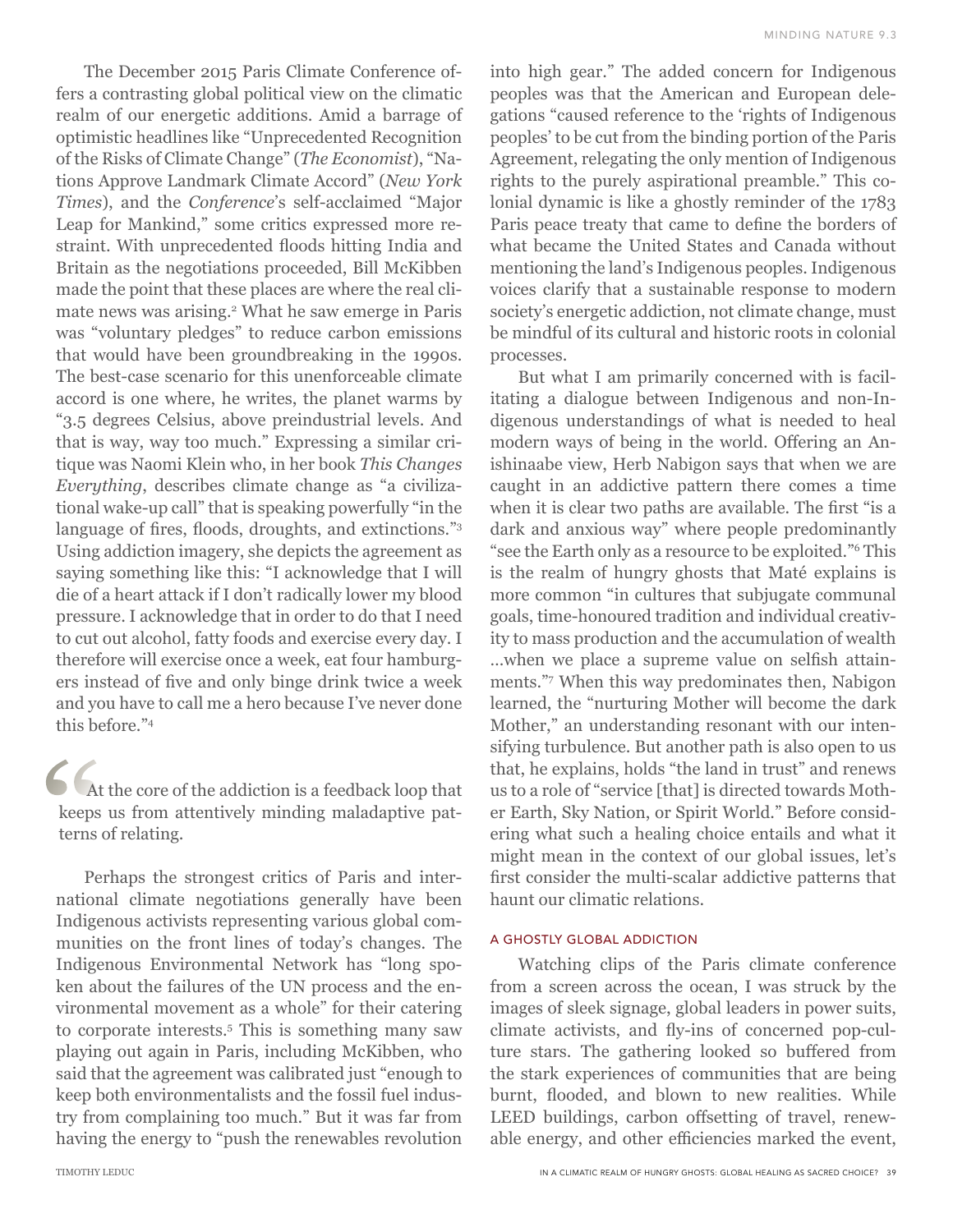a lot of energetic behavior was still on display. I am reminded of the 2009 Copenhagen climate conference that required an estimated 1,200 extra limousines to be shipped in from neighboring nations for dignitaries, as well as the 140 private jets and massive public air travel that stretched the airport to capacity.8 The discord between "what is done" and "what needs to be done" leads me to muse that a deeper issue may be fuelling these meetings. Returning to the diagnosis of Maté, addictive behaviors are "meant to calm anxiety—an unease about life itself, or about a sense of insufficient self . . . described as 'brain lock'—the stuck neurological gears that cause thought to be acted out before the action can be stopped."9 Technologically buffered within these displays of modern power and ingenuity, there is a confident sense of calm that almost seems to maintain a stuck neurological gear as the world becomes more turbulent.

the modern belief in controlled management makes it… difficult to surrender our actions to a broader sense of wholeness.

In my book *A Canadian Climate of Mind*, I connect our climatic situation to an addictive energetic bind using Gregory Bateson's seminal analysis of an ecology of mind.10 In attempting to understand the discrepancy between modern ways of living and the emerging sense of worldly interconnectivity, Bateson found the realm of addictions to offer some helpful insights. At the core of the addiction is a feedback loop that keeps us from attentively minding maladaptive patterns of relating, what Maté describes as "brain lock" and Bateson characterizes as "double binds." Someone caught in an addiction is guided by unconscious beliefs, with the most prominent being the sense that they are in control of their addiction and can resist the substance. This belief is continually called into question by their predisposition to take risks that challenge their capacities to control the situation. As the addictive behavior escalates, they become more socially isolated from the concerns of family and friends, which further enables the addiction. What makes the ghostly realm of addictions troubling is that there seems to be no *rational* way out of double binds in as much as a response is required, and yet the response is enmeshed in historic ways of relating that brought about the issue.

A similar dynamic can be seen playing out in climate change. For example, an urban center is increasingly impacted by summer heat due to a combination of warming trends and the urban heat island effect, and these impacts encourage more fossil fuel use to power air-conditioning that releases more greenhouse gases. On a global scale, the Paris meetings bring together global leaders of political, cultural, and activist interests to address greenhouse gas emissions through acts that momentarily intensify our energetic participation in the climatic issue. Then there is the Fort McMurray fire. Since the 1970s the forest fire season has lengthened in many regions around the world, and in Canada this is connected to a doubling of the areas being burned over the past four decades. While there are other issues related to forest management, the regional warming and resulting fires is what models of global climate changes are projecting.11 This is something the IPCC has further connected to human greenhouse gas emissions. And yet within a couple of days the response to the loss was the need to get the oil sands camps running again. Seemingly highlighting our energetic bind, the winds changed a few days later and blew the fire toward the camps consuming one and requiring "heroic" defenses of others. Meanwhile, a few weeks later a deluge of rain fell across the ocean in Western Europe and swelled the banks of the Seine River to flood parts of Paris.

For Bateson, the ghostly nature of the double bind highlighted an isolation and pride-in-risk that also has certain resonances with my Canadian nation's response to economic and climate uncertainty. There has been a historic colonial tendency for resources to be central to the nation's economy, with the oil sands being the latest. While Canada's new Liberal government was a strong advocate for the Paris climate accord, it has nonetheless remained committed to a more regulated development of oil sands extraction and shipment to markets through pipelines. We could echo McKibben's words that this national response is calibrated to restrain environmentalists and industry. In light of climate change there are many issues with extracting tar-like bitumen, not the least of which is that for every unit of energy required to extract and process returns less energy than conventional oil. As with the escalating double bind, these economically rational acts are less efficient, produce more greenhouse gas emissions, and thus further the climate's destabilization. In a sense, bitumen extraction, fracking, offshore development, and even carbon storage are analogous (on national and global scales) to those dark corners where the modern addict tries to secretly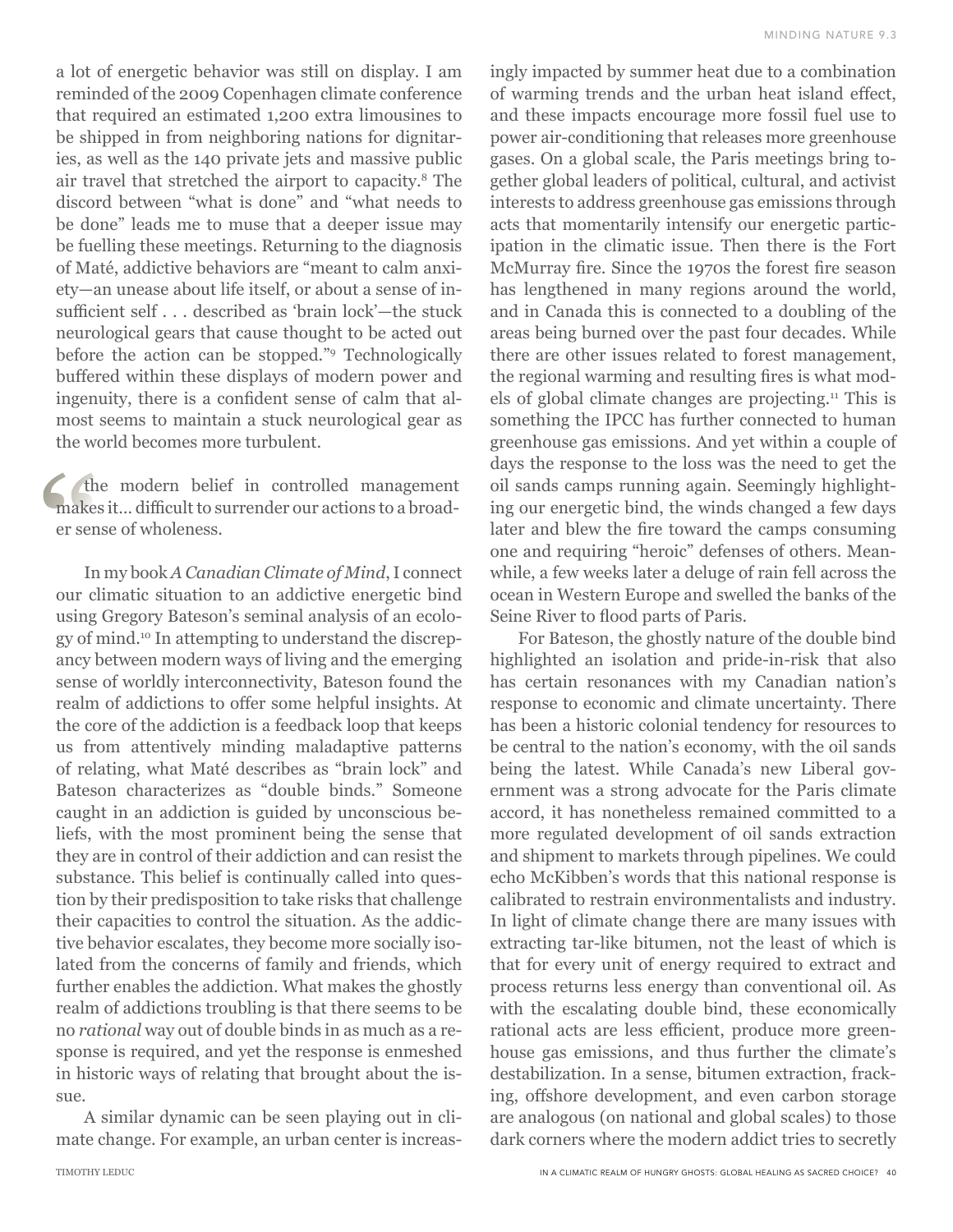maintain energetic ways that are hitting climatic bottom.

While there are various local, national, global, and cosmological dimensions of our bind that I consider in *A Canadian Climate of Mind*, I want to highlight here

…the modern belief in controlled management makes it so difficult to surrender our actions to a broader sense of wholeness.

one more dynamic before moving onto the insights of a healing response. The push for greater technological efficiencies in energy

use is a vital part of any climate response because of its broad everyday connections to people's lives, and yet there are difficulties related to how people engage such solutions. These responses are often limited by a rebound effect where energy use continues to rise despite efficiency gains. For example, household energy use has increased by more than 30 percent since 1978 largely because the efficiency gains have been paralleled with more than a doubling of average house size over the past half century, and these houses have more appliances and fewer people. Similarly, automotive fuel efficiencies has occurred in a context of us driving further, with some research indicating we drive on average four times the distance than in the 1950s. The point is that efficiencies and technological responses promote a feeling of progress that is of value, but are simultaneously rooted in core values of modern ways that can conceal our binds.

What we are addicted to is not primarily fossil fuels, but rather the speedy, opulent, limitless, and virtual ways of being that the modern world wants to hang onto as central to any climatic response—this is what was on display in Paris. Such an approach makes human power seem infallible, while simultaneously fostering a feeling of disconnect from the increasing turbulence. What we need is an ever-vigilant mindfulness of these processes as we enact them, for such "awareness is the key to unlocking the automatic patterns that fetter the addicted brain."12 The world is responding to our binds, waiting to see if we can slow down, heal, and transform deeply ingrained patterns. We are being asked, in Maté's words, to learn the great art of expressing "our vitality through the particular channels and at the particular speed Nature foresaw for us."13 This is an involuntary climatic initiation akin to what Bateson described as "a spiritual experience," one that we need to attend if we are to no longer hungrily fuel an increasingly turbulent climate.

A SACRED CHOICE

The ghostly addiction at the core of modern ways is what Anishinaabe healer Herb Nabigon depicts in the title of his book *The Hollow Tree*. It is, he writes, "a metaphor for what Western culture has become, an empty shell" where individual self-interest rules over communal needs.14 The experience of addiction and its healing allowed Nabigon to see this hollowness within himself and then without in the colonizing culture that so impacted his life. He saw this only after his elders told him he was at a moment of choice: "You can either pick up your sacred bundle or you can die from drinking."15 If Nabigon wanted to live, it was time to remember his sacred connections and "transform that hollow tree into the sacred tree it was meant to be." It is a fateful choice that comes to many addicts. On a climatic global scale, we are in the midst of a similar moment of truth when the Earth is asking whether we can re-affirm the sacredness of life.

In Nabigon's Indigenous tradition, taking up a sacred bundle requires one to confront the urge to individual self-interest and profit as the primary means to living. When I scale up what such a sacred choice may look like for national and global communities, I am drawn to the decision of Ecuador and Bolivia. In these nations that have large, politically active Indigenous populations, "Nature has been granted its own basic constitutional rights."16 People can now "fight corporations on behalf of the Land" as a legal entity. This is not simply a symbolic gesture, for it nationalizes an Indigenous approach to human-nature-spirit relations that has globally sustained over 20 percent of the carbon stored in tropical forests. Those traditions that informed this conservation record were again threatened in Paris by an initiative aimed at "mobilizing carbon markets as a means of conserving forests," something Indigenous groups saw as violating their "sovereignty and sacredness of their lands." The ghostly focus on unending self-interest and profit is what we are bound to, even as a sacred choice starkly confronts its globalizing tendencies.

The decision to heal led Nabigon to Poundmaker's Lodge, an Indigenous treatment centre that combines the Alcoholics Anonymous (AA) twelve-step recovery program with Indigenous approaches to healing. What does AA and related programs offer? According to Maté, they take people through steps for becoming more behaviorally responsive to their addictions. As research shows, the bind is "rooted in malfunctioning brain circuits and in implicit stories and beliefs that do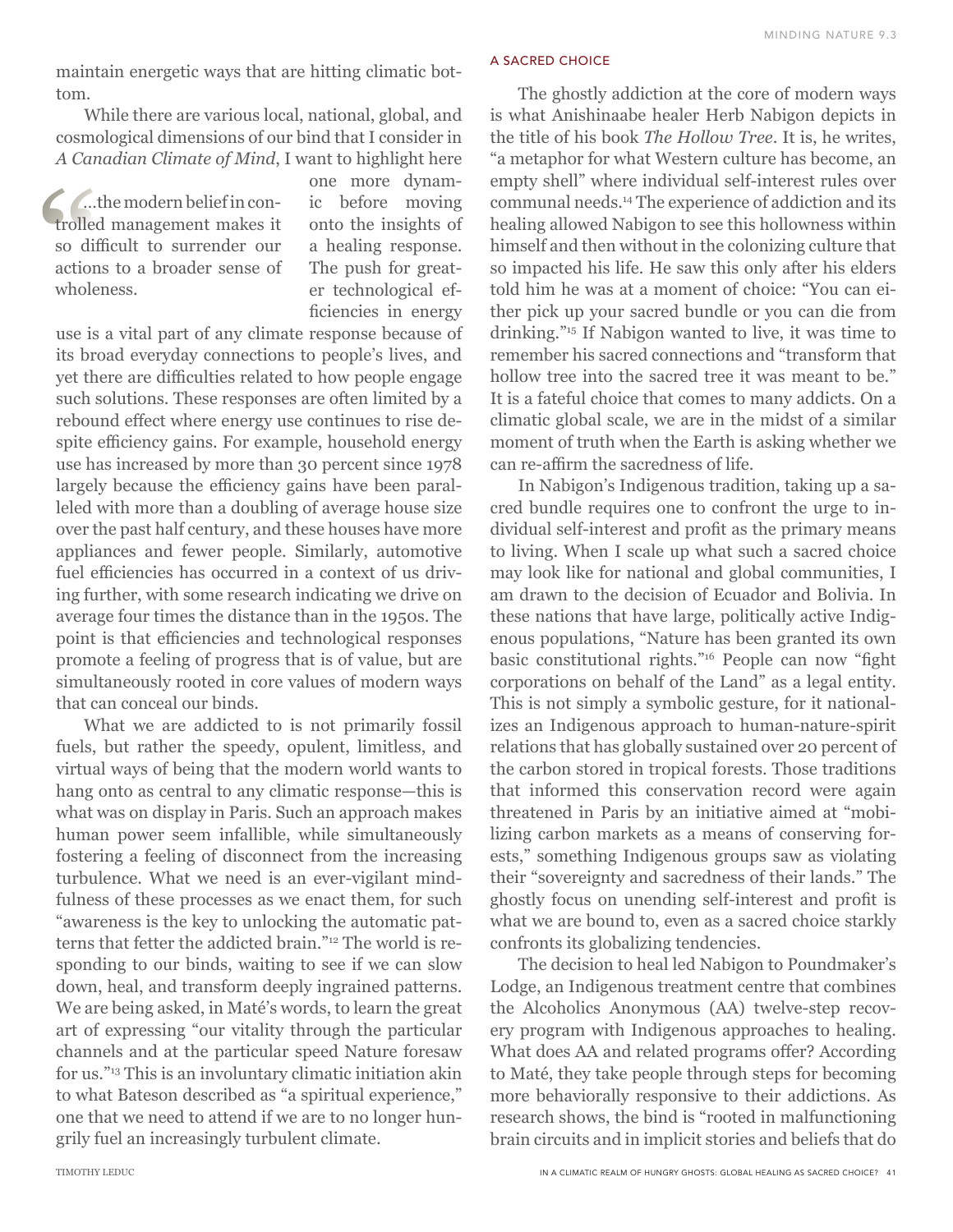not match reality."17 For Nabigon, drinking gave him a feeling of control and escape from the loss of identity related to colonial violence. But what the drinking actually made him was a darker person who was "antisocial, unreasonable, angry, and full of resentment"; it isolated him in a pain that then called for more numbing behavior.18 Treating such a condition begins by recognizing the locked behaviours have arisen from a "brain dysfunction" or illness that was learned over time in various social contexts.

While we cannot control the addictive urge, the next steps teach how we can control the brain's automated responses to the desire by being mindful of the pattern. The aim is to create space for new behaviors and understandings to emerge, a process which took on Indigenous features for Nabigon. Beyond abstaining from the addictive substance, he also engaged a series of vision quests that utilized fasting. His elders asked him to fast in the four sacred directions so as to heal by coming into a world of greater spirit and meaning. In these purifying rituals one may ask for and receive blessings like imagery that can be a guide through life. Discussing a similar process, Maté says creating a healing environment "entails removing what is toxic—the stresses that enhance the addictive drive and trigger addictive cravings," but it is more than abstinence, as the healing must be grounded in "an ecological and sustainable perspective."19 The Indigenous fasting ceremonies not only remove the toxic substance, but replace toxic ways of living that fuel the addiction with a world of meaningful relations.

Offering us an important reminder on what such change feels like, Nabigon states, "I won't lie to you, suffering is part of the healing."<sup>20</sup> Maté agrees when explaining arduous effort is needed because the "compulsions entice her to behaviours that, contrary to other distressing conditions, promise pleasure."21 Such sober reflections are what often feels so absent from a climate meeting like the one in Paris where the willful urge to more climatic modernization leaves one with the impression that this is all very manageable; the images say more than the media bytes about the need for a communal effort. What Nabigon and Maté highlight is that significant changes in bound behaviors is painful, but will also have its glories. On the deepest level, this effort aims to renew our sense of relationship to others and the source of life. While there is a clear spiritual dimension in Nabigon's Indigenous approach and AA in general, Maté clarifies that this basically means recognizing "the truth of our oneness with

all that is, an ineffable sense of connectedness."22 The fast of Nabigon brought him to the awareness "that I was part of Creation," an insight that reduced his ego as he "realized I was nothing without the help of Nature and the Great Spirit. I felt very humble."<sup>23</sup> Humility about our human position is also what Ecuador and Bolivia have enacted on a national scale in recognizing Nature's rights.

What we are addicted to is not primarily fossil fuels, but rather the speedy, opulent, limitless, and virtual ways of being.

Perhaps what keeps us from enacting a sustainable climate of mind is the way in which the modern belief in controlled man-

agement makes it so difficult to surrender our actions to a broader sense of wholeness. We are talking about the will to surrender addictive binds to a more encompassing sensibility of our relations. This is not about denying efficiency options, carbon offsetting, electric vehicles, climate change policy, and more, but making these technical responses a small part of an approach that actively recognizes our participation in something more. Such surrender almost seems to arise in calls to shift toward renewables as a means for reducing the consumption of global energy. But we also need to conceive renewable energy as part of a large-scale fast or detox that is responsive to our modern binds, not as a means to maintain modern levels of consumption. In the spirit of AA programs, renewables must be less a technological end than a means for creating space for more sustainable ways of being to emerge.

This is what Nabigon's fasting rituals point toward, a social re-orientation of our ways so as to heal the deeper levels of our addiction to speed, limitlessness, and virtualizing ways. Undertaking the hard work of renewal was how he affirmed the decision to take up his sacred bundle and thus help move the healing on. His bundle came to hold tobacco, sweetgrass, sage, cedar, a sacred pipe, and the sweatlodge. These medicinal and ceremonial presences have their own teachings that he could facilitate in relation to others who need healing; they are not just material realities. This sense of humble dependence on the Creation's gifts as the basis for service to others is consistent with the latter steps of AA wherein the journey that began in isolation shifts toward service to others as an affirmation of interdependence. The sacred bundle is for Nabigon a reminder of the need to walk the sacred path the Creator intends. Our climatic changes are urging us to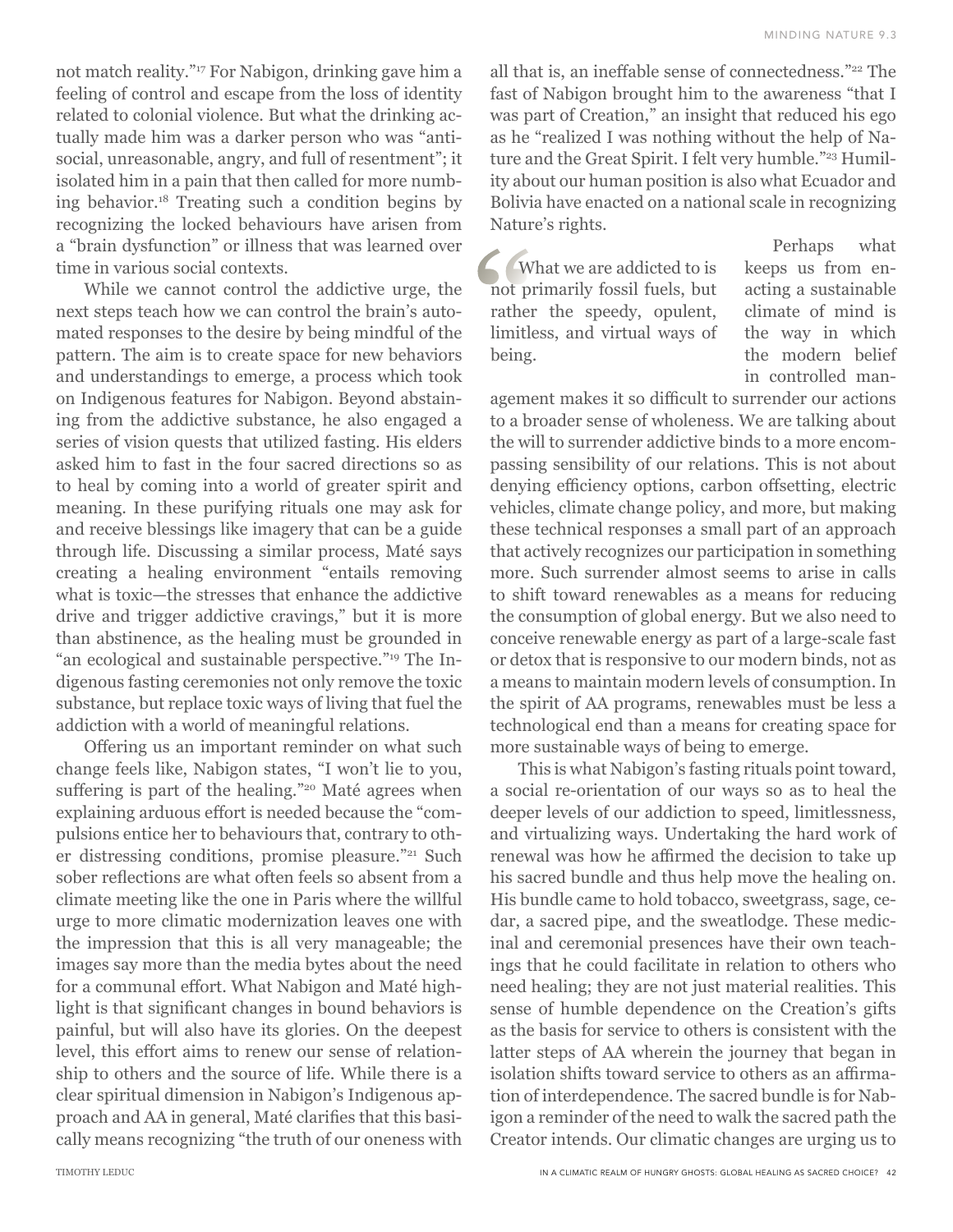pick-up a comparable sacred bundle before the depths become too dark to find a collective way out.

What are some of the sacred objects that we may find in such a climatic bundle? Perhaps the medicine of a sacred tree like Nabigon's cedar that reminds us of what trees give us, including their uptake of carbon. It can also remind us of their centrality in many spiritual traditions across the planet, and the need to follow the Indigenous inspiration of Ecuador and Bolivia in legally recognizing Nature rather than trying to profitably market everything. The renewables of Sun, Wind, and Water must be represented, but not simply as energy sources for maintaining consumeristic ways of living. My book considers the Earth Hour as an emerging purifying ceremony that could be connected with the fasting ceremonies found in a diversity of spiritual traditions. What about an Occupy-scale movement based on carbon fasting from luxury emissions like many of our flights? As with Nabigon's ritual, the everyday aim is to abstain from consumeristic self-interest so as to open space for the spirit of our interconnectivity to change and heal us. Finally, something in this bundle must remind us of the need to slow down and bring our ghostly ways back into the Creation through whatever cultural wisdom we have in in our traditions.

## **CONCLUSION**

"Why is no one talking of the need to become soldiers, to put our bodies on the line to save the planet?" I received this question in response to a talk on these ideas, and it makes sense if we are receiving a "civilizational wake-up call." It made me think of a short essay by economist Lester Brown where he concludes by utilizing World War II as an exemplar of how quickly we could shift to a renewable economy when we see the need and have the will. As he explains, the American president informed the automotive industry that they would be able to focus on the war effort because he was "going to ban the sale of cars in the United States."24 Responding to the Paris agreement, McKibben similarly states that what we need is "to leave almost all remaining coal and much of the oil and gas in the ground and put the world's industries to work on an emergency basis building solar panels and windmills." A war-like effort is needed to enact the arduous change.

Yet we also need to be careful of the limitations in using such a metaphor, for the reason we have not been able to muster such an effort is because there is no clearly demarcated external enemy to fight. Though we can point to energy companies and other powerful interests whose tendrils reach into national governments and international processes like Paris, the war is against a modern way of living that is without and within. As Maté learned, we can never fully defeat addictive binds because "triumph and defeat" are war metaphors that fail to recognize how "addictions arise near our emotional core."25 Waging a war against ourselves eventually leads "to inner discord and more distress." That said, a more peaceful change will be no less difficult and painful. As Nabigon relates: "I had to suffer so much to understand what liberation meant", but only after being "compelled to walk on the dark side first."26 It was by looking at this dark path that he could start to pick up his sacred bundle with the hope of shedding "light on the darkness of humanity's shortcomings, exemplified so horrendously nowadays in our materialistic greed."

A warrior-like effort is required to move with the sacred transformation that is before us, but with a humble intent that can look at our binds and engage a broader realm of healing presences. What brought Nabigon to his fateful choice, as with many addicts who choose healing, was the experience of hitting bottom. A host of human and ecological communities are today being brought into the experience of what it means for modern systems to "hit bottom" on a global scale. It is an experience that Bateson described as a state of panic reflective of someone "who thought he had control over a vehicle but suddenly finds that the vehicle can run away with him."<sup>27</sup> An arising awareness of not being in control is challenging for modern ways based in managed control. Putting ourselves into increasingly risky situations, we want to respond by increasing an addictive dependence on the technological and economic ingenuity that promises to maintain the speed and limitlessness so on display in Paris.

What will collectively jolt us out of the climatic realm of hungry ghosts is difficult to foretell, as it is for any individual bound by their addiction, but it more often than not seems to entail some extensive pain on the way to a more heart-felt response. Watching a place like Fort McMurray suffer can feel so abstract and distant—that is, until I remember the feeling of loss that we all have from our past, imagine it on a community or cultural scale, and envision my family in the midst of it. Then my heart awakens to the need for an energetic change of my life, especially when I recognize that the rising turbulence is coming to a community near most of us over the coming decades.